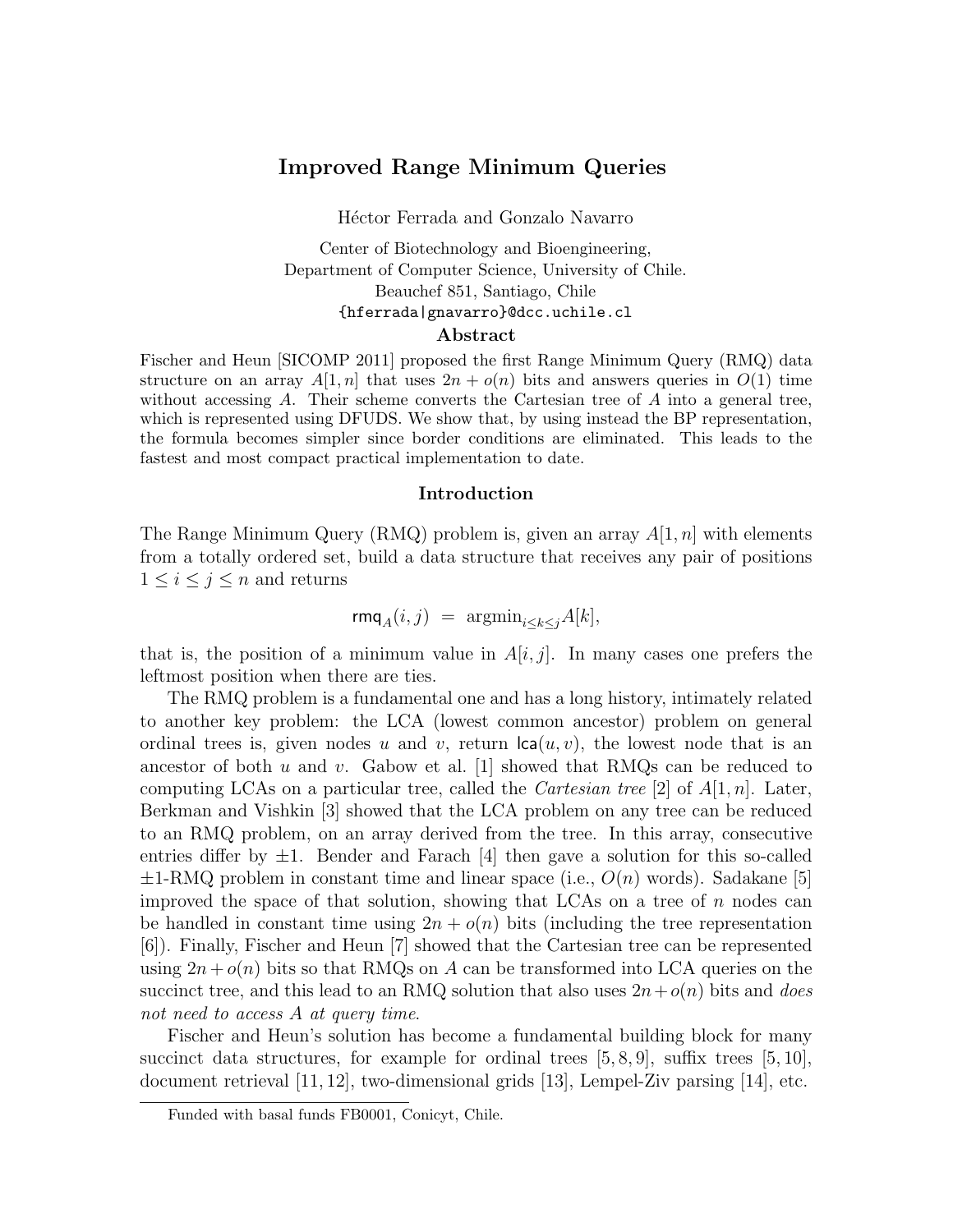Their RMQ computation [7] uses three kinds of operations: several rank/selects on bitvectors [15, 16], one  $\pm$ 1-RMQ [4], and one open on parentheses [6]. Although all can be implemented in constant time, in practice the last two operations are significantly slower than rank/select [17]. In particular, open is needed just to cover a border case where one node is an ancestor of the other in the Cartesian tree. Grossi and Ottaviano [18] replaced open by further rank/selects in this case, thus improving the time significantly.

Their formula [7, 18] represents the Cartesian tree using DFUDS [19]. In this paper we show that, if we use instead the BP representation for the tree  $|6|$ , the RMQ formula can be considerably simplified because the border case does not need special treatment. The result is the fastest and most compact RMQ implementation so far: our structure uses 2.2n bits of space and answers RMQs in 1–4 microseconds. Current implementations in Simon Gog's SDSL (https://github.com/simongog/sdsl-lite) and Giuseppe Ottaviano's Succinct (https://github.com/ot/succinct) use 2.6n to 2.8n bits. Our implementation is also 3–4 times faster than that in *SDSL* and takes 50%–80% of the time of the implementation in Succinct. It is also 2–7 times faster than our own implementation of Fischer and Heun's RMQ, while using less space.

#### State of the Art

Gabow et al. [1] showed that RMQs can be reduced to computing LCAs on a particular tree, called the *Cartesian tree* [2] of  $A[1, n]$ . This is a binary tree whose root is the position p of a minimum in  $A[1, n]$  (the leftmost/rightmost one if we want that RMQs return the leftmost/rightmost minimum). Then its left and right children are the Cartesian trees of  $A[1, p-1]$  and  $A[p+1, n]$ , respectively. Any cell  $A[p]$  is thus represented by the Cartesian tree node with inorder position  $p$ , and it holds

$$
rmqA(i, j) = inorder(lca(innode(i), innode(j))), \qquad (1)
$$

where inorder and innode map from nodes to their inorder values and vice versa. Figure 1 shows an example array A and its Cartesian tree, and the translation of a query (ignore the other elements for now).

Later, Berkman and Vishkin [3] showed that the LCA problem on any tree can be reduced to an RMQ problem, on an array  $D[1, 2n]$  containing the depths of the nodes traversed along an Eulerian tour on the tree: the LCA corresponds to the minimum in  $D$  between a cell of  $u$  and a cell of  $v$  in the array. Note that consecutive cells in  $D$ differ by  $\pm 1$ . Bender and Farach [4] represented those entries as a bitvector  $E[1, 2n]$ :  $E[i] = 1$  if  $D[i] - D[i-1] = +1$  and  $E[i] = 0$  if  $D[i] - D[i-1] = -1$ , with  $E[1] = 1$ . On top of E, they gave a simple  $O(1)$ -time solution to this restricted  $\pm 1\text{-RMQ}$  problem using  $O(n)$  words of space. Figure 1 also shows this arrangement.

Therefore, one can convert an RMQ problem on A into an LCA problem on the Cartesian tree of A, then convert this problem into a  $\pm 1\text{-}RMQ$  problem on the depths of the Eulerian tour of the Cartesian tree, and finally solve this restricted  $\pm 1\text{-RMQ}$ problem in constant time. This solution requires  $O(n)$  words of space.

Interestingly, the bitvector  $E[1, 2n]$  used to answer LCA queries on a tree of n nodes defines the topology of the tree. If we traverse the tree in DFS order and write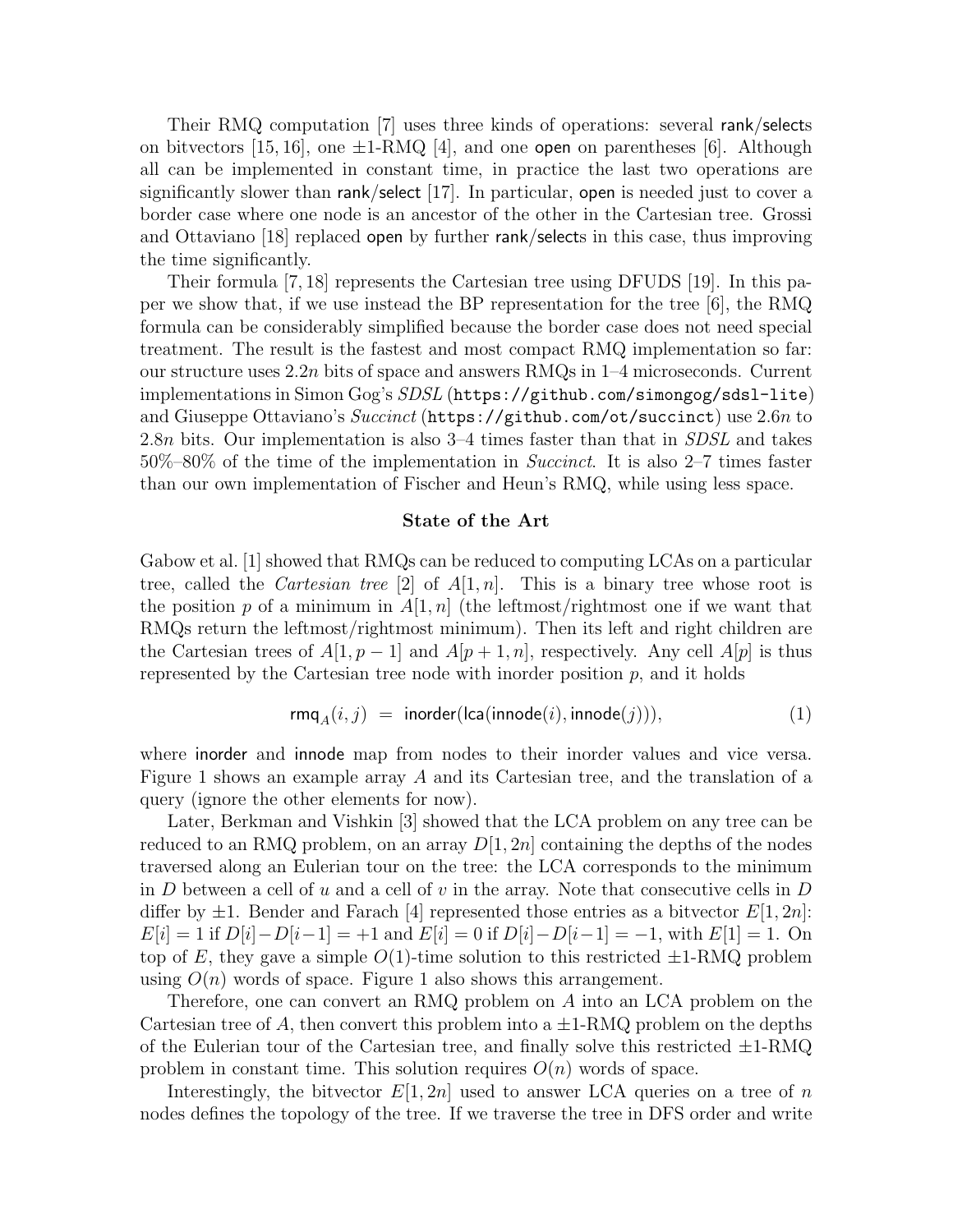

Figure 1: An example array  $A[1, 12]$  (top right) and its Cartesian tree (left). We choose preorder numbers as node identifiers (in bold under the nodes), and also write inorder values on top of the nodes, in slanted font. The left rectangle on the bottom shows how query rmg<sub>A</sub> $(2, 10)$  translates into query  $\text{lca}(4, 6)$  on the Cartesian tree. We also show how this query, in turn, maps into  $\mathsf{rmq}_D(4, 10)$ , on the array D of depths of the tree. Array E tells if consecutive entries of  $D$  increase or decrease, and is the same as a BP representation of the tree. The right rectangle on the bottom shows how query  $\text{lc}(4, 10)$  is solved using rmq<sub>E</sub>(4, 10) and parent on the parentheses. This rmq<sub>E</sub> query is a simpler  $\pm$ 1-RMQ problem. Now the nodes 4, 10, and 1 do not refer to preorders but to positions in BP, obtained from preorders with prenode. The corresponding preorder values are written below the BP array.

an opening parenthesis when we first arrive at a node and a closing one when we leave it, the resulting sequence of parentheses,  $P[1, 2n]$ , is exactly  $E[1, 2n]$  if we interpret the opening parenthesis as a 1 and the closing one as a 0. In particular, consider the following two operations on bitvectors:  $rank_b(E, i)$  is the number of bits equal to b in  $E[1, i]$ , and select<sub>b</sub> $(E, j)$  is the position of the jth bit b in E. Both operations can be implemented in  $O(1)$  time using just  $o(n)$  additional bits on top of E [15, 16]. Then, if we identify a node x with the position of its opening parenthesis in  $P$  (which is a 1 in E), then the preorder position of x is  $\mathsf{preorder}(x) = \mathsf{rank}_1(E, x)$ , the node with preorder i is prenode(i) = select<sub>1</sub>(E, i), x is a leaf iff  $E[x+1] = 0$ , and the depth of x is  $D[x] = \text{rank}_1(E, x) - \text{rank}_0(E, x) = 2 \cdot \text{rank}_1(E, x) - x$ .

This parentheses representation (called BP, for Balanced Parentheses) was indeed known, and it was even possible to navigate it in constant time by using just  $2n+o(n)$ bits [6, 20]. This navigation was built on top of three primitives on parentheses:  $open(x)/close(x)$  gave the position of the opening/closing parenthesis matching the closing/opening one at  $P[x]$ , and enclose(x) gave the opening parenthesis position y so that  $[y, close(y)]$  contained  $P[x]$  most tightly. Many tree traversal operations are built on top of those primitives, for example the parent of x is parent $(x)$  = enclose $(x)$ , its next sibling is  $\text{close}(x) + 1$  (if it exists), its first child is  $x + 1$  (if it exists), its subtree size is  $(\text{close}(x) - x + 1)/2$ , x is an ancestor of y iff  $x \le y \le \text{close}(x)$ , etc.

Now, since  $E$  coincides with  $P$ , one could add the powerful lca operation to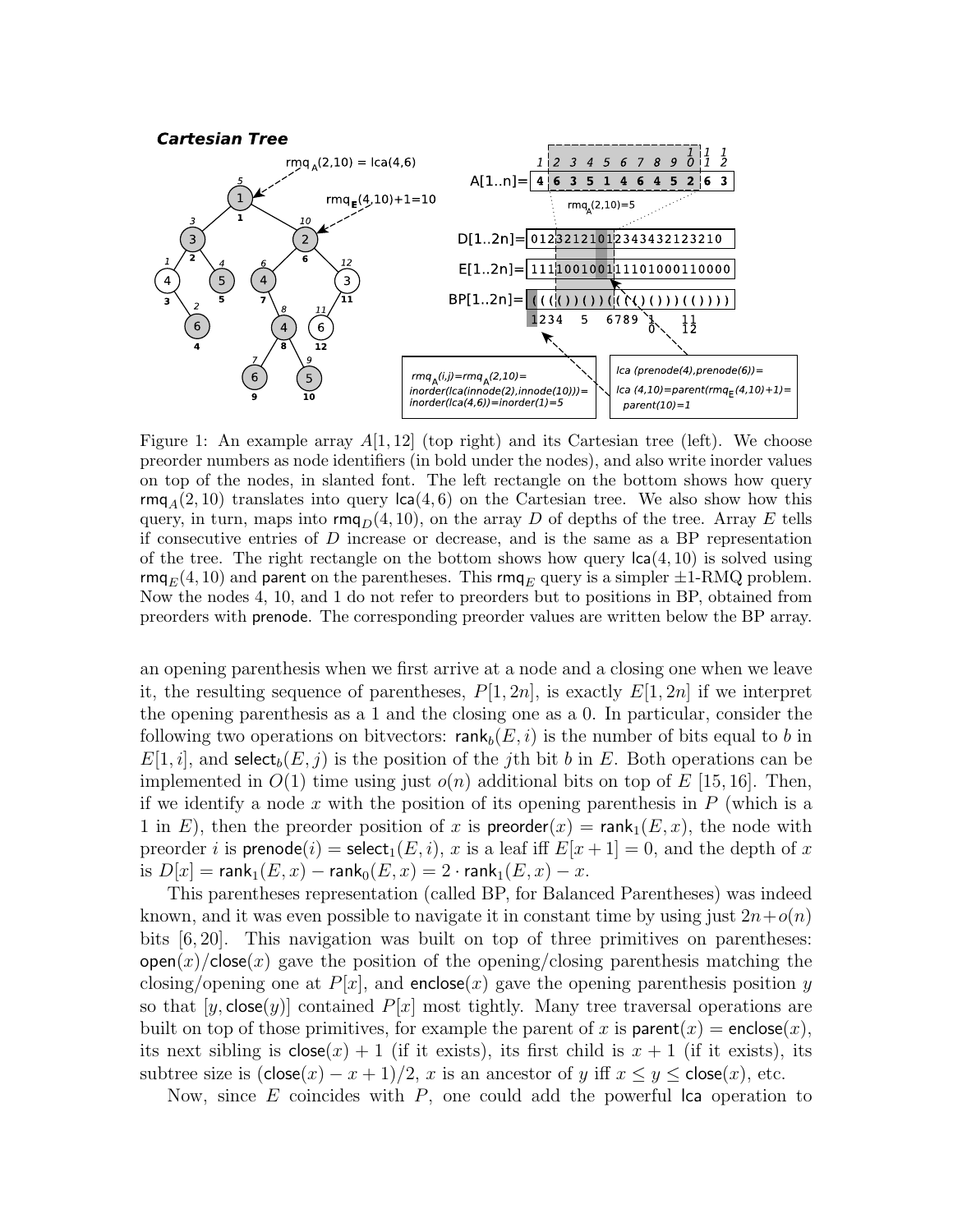the BP representation! Bender and Farach's solution [4] applied on the bitvector  $E[1, 2n]$  actually implements RMQs on the virtual array D. However, their  $\pm 1$ -RMQ solution used  $O(n)$  words. Sadakane [5] improved their solution to use  $O(n(\log \log n)^2/\log n) = o(n)$  bits, and thus obtained a constant-time algorithm for  $lca(x, y)$  on the BP representation (let  $x < y$ ):

> if  $y \leq$  close $(x)$  then return x else return parent( $\mathsf{rmq}_E(x, y) + 1$ )

where the first line addresses the special case where x is an ancestor of y, and  $\mathsf{rm}_{E}$ refers to the  $\pm 1\text{-RMQ}$  solution on  $E[1, 2n]$ . The rationale of the second line is that, since x and y descend from two distinct children of  $z = \text{lca}(x, y)$ , then  $D[x, y]$  is minimized at the closing parenthesis that terminates each child of  $z$ , from the one that contains x to the one preceding that containing y. Adding 1 we get to the next sibling of that child, then we return its parent  $z$ . See Figure 1 once again.

Benoit et al. [19] presented an alternative format to represent a general tree using 2n parentheses, called DFUDS. We traverse the tree in DFS order, but this time, upon arriving for the first time to a node with d children, we write d opening parentheses and a closing one (in particular, a leaf is represented with a closing parenthesis). Nodes are identified with that closing parenthesis<sup>1</sup>. It can be shown that the resulting sequence is also balanced if we append an artificial opening parenthesis at the beginning, and many traversal operations can be carried out with the primitives open, close, and enclose. In particular, we can directly arrive at the *i*th child of x with next<sub>0</sub>((close(x –  $i)$ +1), where next<sub>0</sub>(t) = select<sub>0</sub>(rank<sub>0</sub>(t-1)+1) finds the first 0 from t. The number of children of x can be computed as  $d = x - \text{prev}_0(x) + 1$ , where  $\text{prev}_0(t) = \text{select}_0(\text{rank}_0(t -$ 1)) finds the last 0 before t. In DFUDS, nodes are also listed in preorder, and there is a closing parenthesis terminating each, thus  $\mathsf{preorder}(x) = \mathsf{rank}_0(E, x)$ .

Jansson et al. [8] showed that  $lca(x, y)$  can also be computed on the DFUDS representation, as follows (let  $x < y$ ):

$$
\text{return parent}(\text{next}_0(\text{rmq}_E(x, y-1)+1)),
$$

where no check for ancestorship is needed<sup>2</sup>. The rationale is similar as before: since in DFUDS D decreases by 1 along each subtree area,  $\mathsf{rmq}_E(x, y - 1)$  finds the final closing parenthesis of the child of  $z = \text{lca}(x, y)$  that precedes the one containing y. Adding 1 and finding the parent gives z. The formula for **parent** $(w)$  in DFUDS is  $\mathsf{next}_0(\mathsf{open}(\mathsf{prev}_0(w)))$ . Figure 2 shows our example, now on DFUDS. The formula with DFUDS turns out to be simpler than with BP.

Now we could represent a tree of n nodes in  $2n + o(n)$  bits and compute lca on it in constant time, and Eq. (1) allowed us to convert  $\mathsf{rm}_{A}$  into an lca operation on its Cartesian tree. It seems that the road to constant-time  $\mathsf{rm}_{A}$  using just the  $2n+o(n)$ bits of its Cartesian tree, and without accessing A, was paved! However, there was still a problem: how to support the operations inorder and innode on the Cartesian

<sup>&</sup>lt;sup>1</sup>In some cases, the first opening parenthesis is used, but the closing one is more convenient here.

<sup>2</sup>The check is present in their paper, but it is unnecessary (K. Sadakane, personal communication).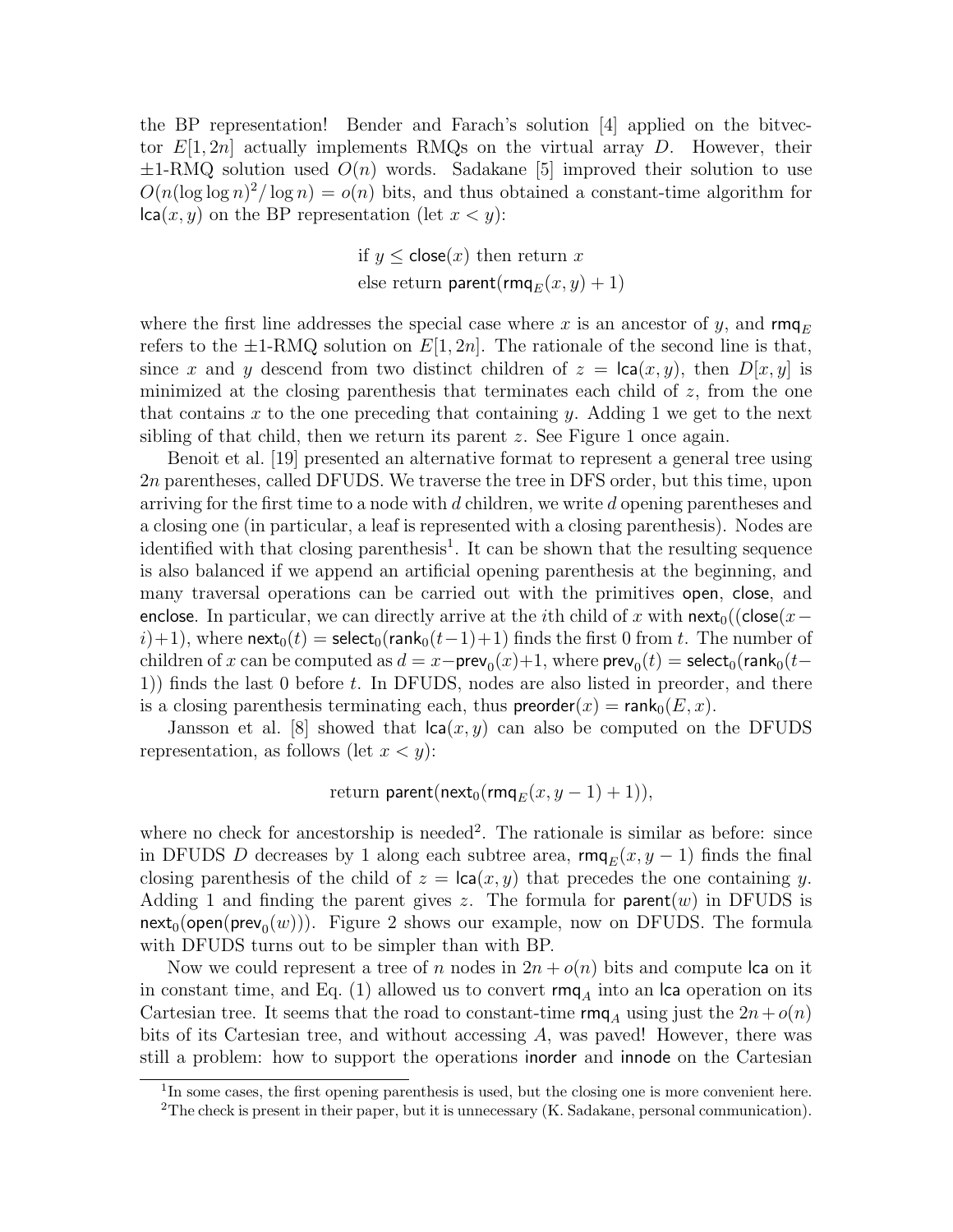#### **Cartesian Tree**



Figure 2: The same arrangement of Figure 1, now on the DFUDS representation of the Cartesian tree. The query  $\text{rm}_A(2, 10)$  becomes  $\text{lca}(4, 6)$ , which we translate into  $\text{lca}(10, 14)$ when the node identifiers become positions in DFUDS instead of preorders (the translation is shown on the bottom of the sequence  $P_{\text{DFUDS}}$ ).

tree. Sadakane [5] had solved the problem on suffix trees, but in his case the tree had exactly one leaf per entry in  $A$ , so he only needed to find the *i*th leaf, and this could be done by extending rank/select operations to find 10s (BP) or 00s (DFUDS) in  $E$ . In the general case, one could add artificial leaves to every node, but this would increase the space to  $4n + o(n)$  bits.

Fischer and Heun [7] found a solution that used just  $2n + o(n)$  bits, which also turned out to be asymptotically optimal. The idea is to use a known isomorphism (see, e.g., [6]) between binary trees of n nodes and general ordinal trees of  $n + 1$ nodes: We create an extra root for the general tree, and its children are the nodes in the leftmost path of the binary tree. Recursively, the right subtree of each node  $x$  in the leftmost path is converted into a general tree, using x as its extra root. A key property of this transformation is that inorders in the binary tree become preorders (plus 1) in the general tree. As seen, we can easily map between nodes and their preorders in general trees. Figure 3 continues our example.

However, the lca in the Cartesian tree (which is what we want) is not the same lca in the resulting general tree; some adjustments are necessary. Fischer and Heun chose to use DFUDS for their  $\text{rm}_{A}(i, j)$  solution, where it turns out that the adjustments to use a general tree actually remove the need to compute parent, but add back the need to check for ancestorship:

$$
w \leftarrow \text{rmq}_E(\text{select}_0(i + 1), \text{select}_0(j))
$$
  
if  $\text{rank}_0(\text{open}(w)) = i$  then return  $i$  (2)  
else return  $\text{rank}_0(w)$ 

The select<sub>0</sub> operations find the nodes with preorder i and  $j - 1$  (recall there is an extra root with preorder 1), then w is the position of the closing parenthesis of the result. The next line verifies that x is not an ancestor of  $y$ , and the last line returns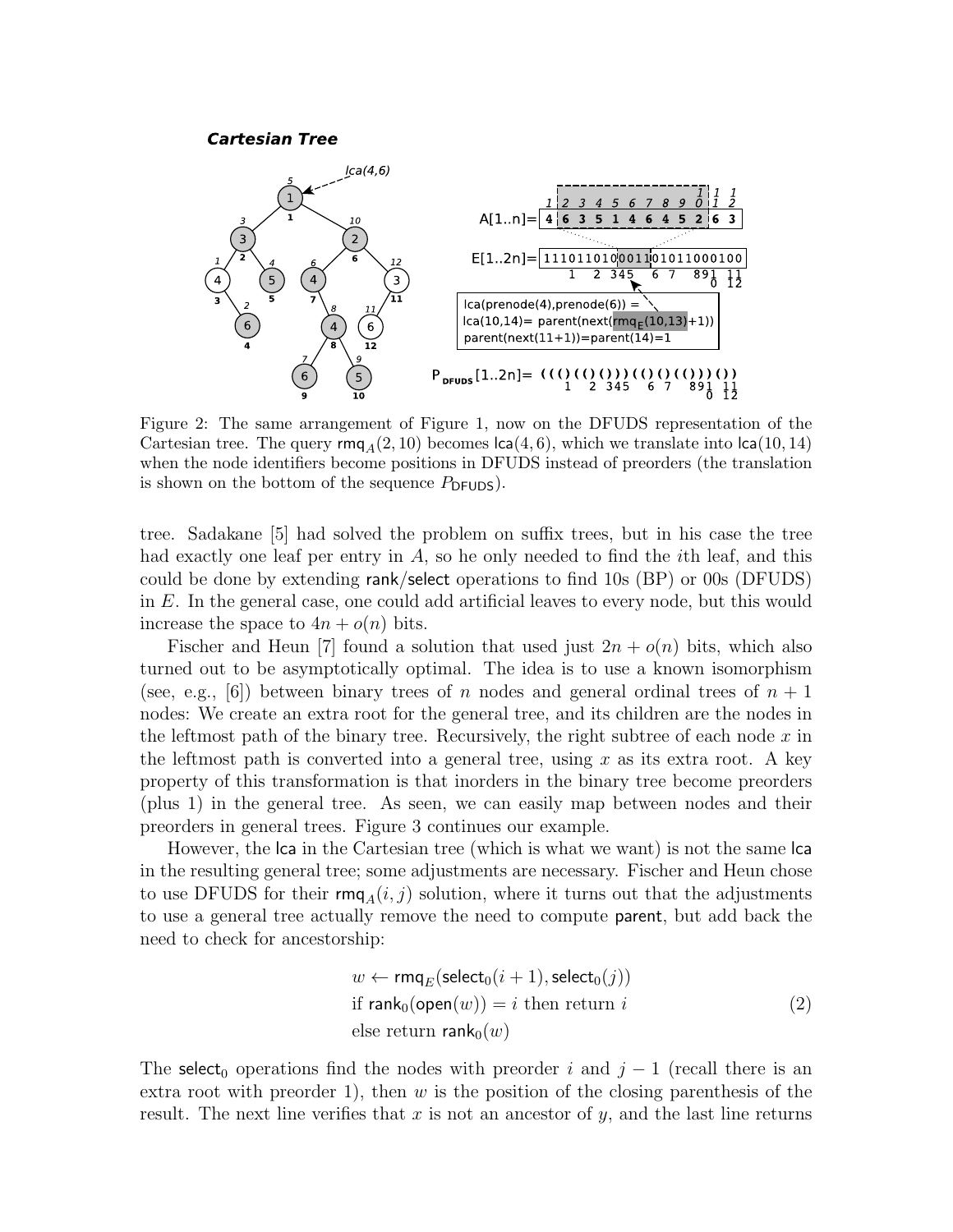

Figure 3: The general tree derived from the example Cartesian tree. Note how inorder numbers of the binary Cartesian tree became preorder numbers in the general tree (we start preorders from 0 to help see the mapping). On the right, the formulas used by Fischer and Heun based on DFUDS (on the top) and the one proposed in this paper, based on BP (on the bottom). To reuse the same isomorphism of Fischer and Heun, we illustrate the variant of our formula that uses the leftmost path of the tree as the root children.

the corresponding preorder value. For this formula to be correct, it is necessary that rmq<sub>E</sub> returns the position of the leftmost minimum. Figure 3 (top left) shows a query.

Grossi and Ottaviano [18] replaced the ancestorship test by one that does not use the costly open operation:

$$
w \leftarrow \text{rmq}_E(\text{select}_0(i+1), \text{select}_0(j))
$$
  
if  $D[\text{select}_0(i) + 1] \le D[w - 1]$  then return  $i$  (3)  
else return  $\text{rank}_0(w)$ 

where as explained we can compute  $D[k] = 2 \cdot \text{rank}_1(E, k) - k$ .

## A Simplified Implementation

The current implementations of  $\mathsf{rm}_{A}$  build on the DFUDS representation of the general tree derived from the Cartesian tree, and follow either the formula of Fischer and Heun  $[7]$  (Eq. (2), in *SDSL*), or that of Grossi and Ottaviano  $[18]$  (Eq. (3), in Succinct). We show that, if we use the BP representation instead of DFUDS, we obtain a simpler formula. Let us assume, as before, that  $\mathsf{rmq}_E$  returns the leftmost minimum. Then, our conversion from the binary Cartesian tree into a general tree must go in the opposite direction: the children of the extra root are the nodes in the rightmost path of the binary tree, and so on recursively. With this representation, it turns out that a correct formula is

$$
rmq_A(i,j) = rank_0(rmq_E(\text{select}_0(i), \text{select}_0(j)))
$$
\n(4)

where no checks for ancestorship are necessary. Now we prove this formula is correct.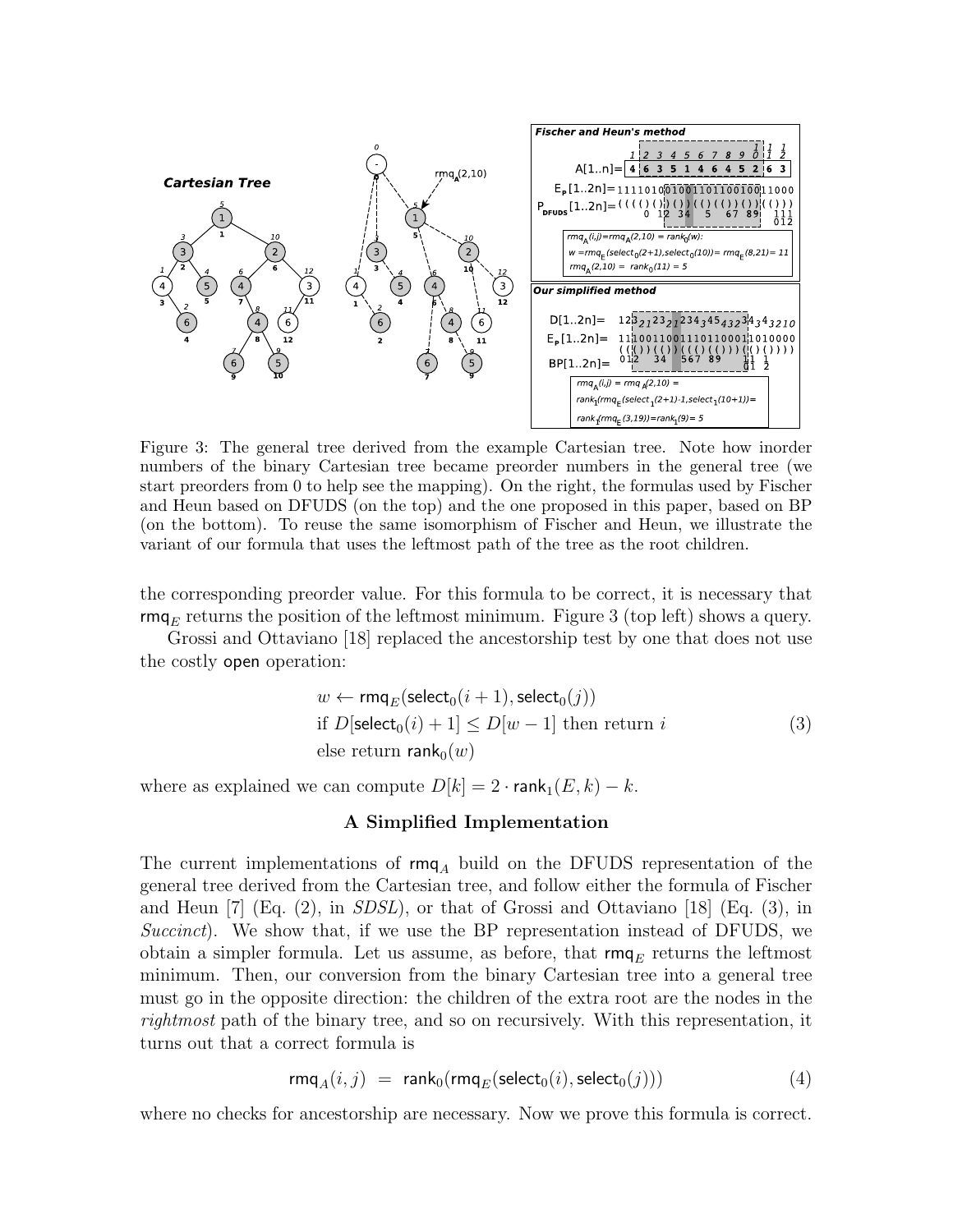**Lemma 1** On a rightmost-path general tree built from the Cartesian tree of A, Eq.  $(4)$ holds.

**Proof.** On the rightmost-path representation, the binary tree node with inorder i becomes the general tree node with postorder i, which easily seen by induction. The closing parentheses of nodes x and y, which have postorders i and j, are thus found with  $p = \text{select}_0(i)$  and  $q = \text{select}_0(j)$ . Now let  $z = \text{lca}(x, y)$ . Then, in the Cartesian tree, x descends from the left child of  $z$ ,  $z_l$ , and y descends from the right child,  $z_r$ . In the general tree,  $z_l$  is the first child of z, whereas  $z_r$  is its next sibling. Therefore the closing parenthesis of  $z$ , at position  $r$ , is between  $p$  and  $q$ . Further,  $y$  descends from some sibling  $z'$  to the right of z. Between p and q, the minima in D occur at the closing parentheses of z and of its siblings to the right, up to (but not including)  $z'$ . Thus the leftmost of those positions is precisely r, where z closes. Finally,  $rank_0(r)$  is the postorder position of z, and the inorder position of the cell in  $A$ .

The formula also works if y descends from x in the Cartesian tree. Since  $i < j$ , the inorder of x is smaller than the inorder of y, and thus y can only descend from the right child of x. Then the first minima in  $[p, q]$  is precisely p, the closing parenthesis of x, and thus  $z = x$ .

If we want to use the leftmost-path mapping, we need that  $\mathsf{rm}_{E}$  returns the rightmost minimum position in the range. In this case, it holds

$$
\mathsf{rmq}_A(i,j) \ = \ \mathsf{rank}_1(\mathsf{rmq}_E(\mathsf{select}_1(i+1)-1, \mathsf{select}_1(j+1))).
$$

In this case, we must subtract 1 from  $p$  (which is now the position where node  $x$ opens) to ensure that the rightmost minimum in  $[p-1,q]$  is actually  $p-1$  when y descends from x. Figure 3 (bottom right) shows a query.

In the next section we show that our formula yields a significant time reduction compared to DFUDS-based ones.

#### Experimental Results

Our implementation of the formula in Eq.  $(4)$  uses RMM-trees [9,17], where only the field *min* is needed on the RMM-tree nodes in order to compute  $\mathsf{rmq}_E$ . The operations rank and select are implemented by ourselves, using one level of counters for rank and binary search for select.

We compare our implementation with those in *SDSL* and *Succinct*, which are based on DFUDS (Eqs. (2) and (3), respectively). As a control, we also implement ourselves the DFUDS-based solution of Eq. (2) using RMM-trees and our rank/select components; this is called DFUDS in our charts.

Our first experiment compares the four implementations on randomly generated arrays A of sizes from  $n = 10^4$  to  $n = 10^{10}$ , with randomly chosen ranges [i, j] of fixed length 10,000. Figure 4 shows the results (Succinct did not build on the largest arrays). Our implementation uses almost always 2.2 bits per element (bpe), that is, 0.2 on top of the 2 bpe needed by the BP (or DFUDS) representation. Our DFUDS implementation, instead, increases the space because the average excess grows with  $n$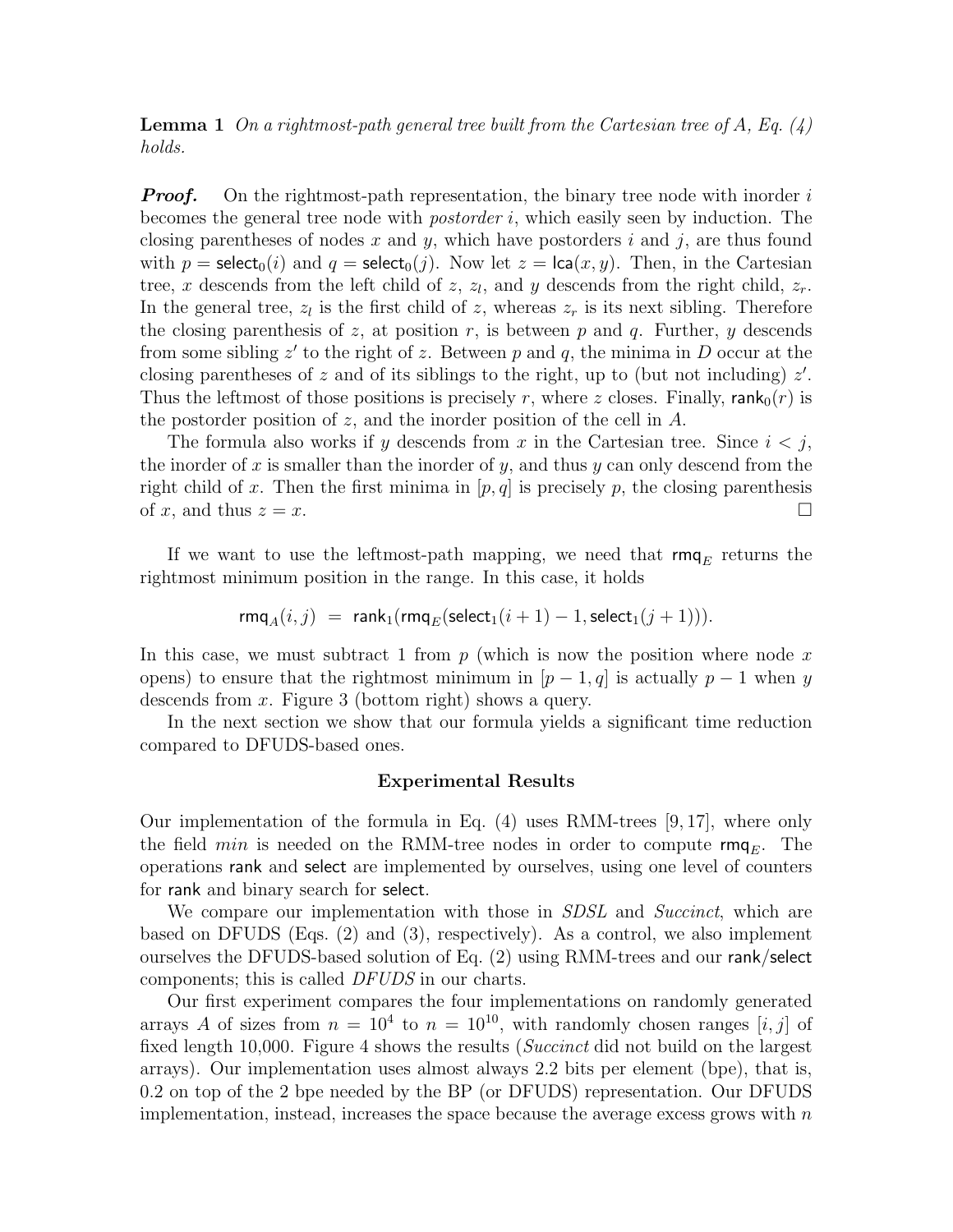

Figure 4: Query space and time on random arrays, for ranges of size 10,000.



Figure 5: Query time on random arrays, for ranges of increasing size and two values of n.

in this format, and thus the RMM-tree counters need more bits. The implementations in SDSL and Succinct use at least 2.6–2.8 bpe. Our solution is also the fastest, taking  $1-4$  microseconds ( $\mu$ sec) per query as n grows. It is followed by *Succinct* and, far away, by SDSL. Our DFUDS implementation is fast for short arrays, but it becomes slower when *n* grows. This is probably because operation open matches a farther parenthesis as n grows.

Figure 5 shows how the times are affected by the size of the query range. As it can be seen, our implementation and Succinct show a very slow increase, whereas times grow much faster in *SDSL* and *DFUDS*. This may be due to the open operation, whose time grows in practice with the distance to its parent. Larger intervals return nodes closer to the root, whose former siblings are larger, and so is the distance to the parent in DFUDS.

Our final experiment measures the effect of the order in A on the space and time of the structures. Given a parameter  $\Delta$ , our entry A[i] is chosen at random in  $[i - \Delta, i + \Delta]$ , or in  $[n - i - \Delta, n - i + \Delta]$ , thus the smaller  $\Delta$ , the more sorted is A in increasing/decreasing order. Figure 6 shows the results.

Our implementation maps the leftmost path of the Cartesian tree to the children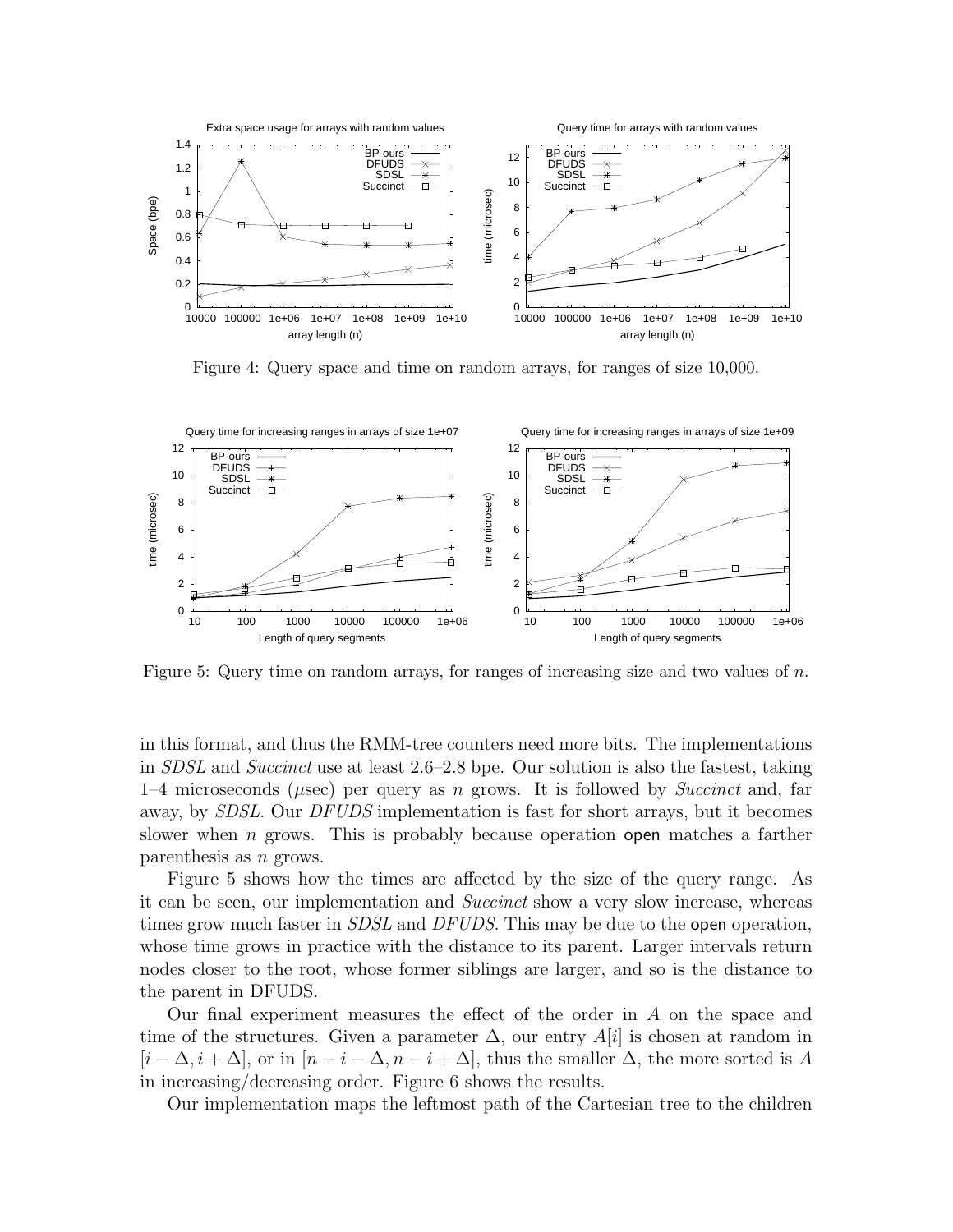

Figure 6: Query time on pseudo-sorted arrays,  $n = 10^6$  and ranges of size 10,000.

of the general tree. As a result, the structure takes more space and time when the array is more sharply increasing, because the general tree is deeper and the RMMtree stores larger values. Instead, it does not change much when  $A$  is decreasing (one could use one mapping or the other as desired, since we know  $A$  at construction time). DFUDS shows the opposite effect, because the DFUDS excesses are smaller when the tree is deeper. It is not clear how can one use the rightmost-path mapping in the case of DFUDS, however, as it is not symmetric. The space of SDSL and Succinct is not affected at all by the lack of randomness, but *SDSL* turns out to be faster on less random arrays, regardless of whether they are increasing or decreasing.

### Conclusions

We have presented an alternative design to Fischer and Heun's RMQ solution that uses  $2n + o(n)$  bits and constant time [7]. Our implementation uses  $2.2n$  bits and takes 1–4 microseconds per query. This is noticeably smaller and faster than the current implementations in libraries SDSL and Succinct, which follow Fischer and Heun's design. By using BP instead of DFUDS succinct tree representation, our RMQ formula simplifies considerably. We have left our implementation publicly available at https://github.com/hferrada/rmq.git, and our DFUDS-based implementation at https://github.com/hferrada/rmqFischerDFUDS.git.

Any ±1-RMQ implementation can be used together with our new formula. Our